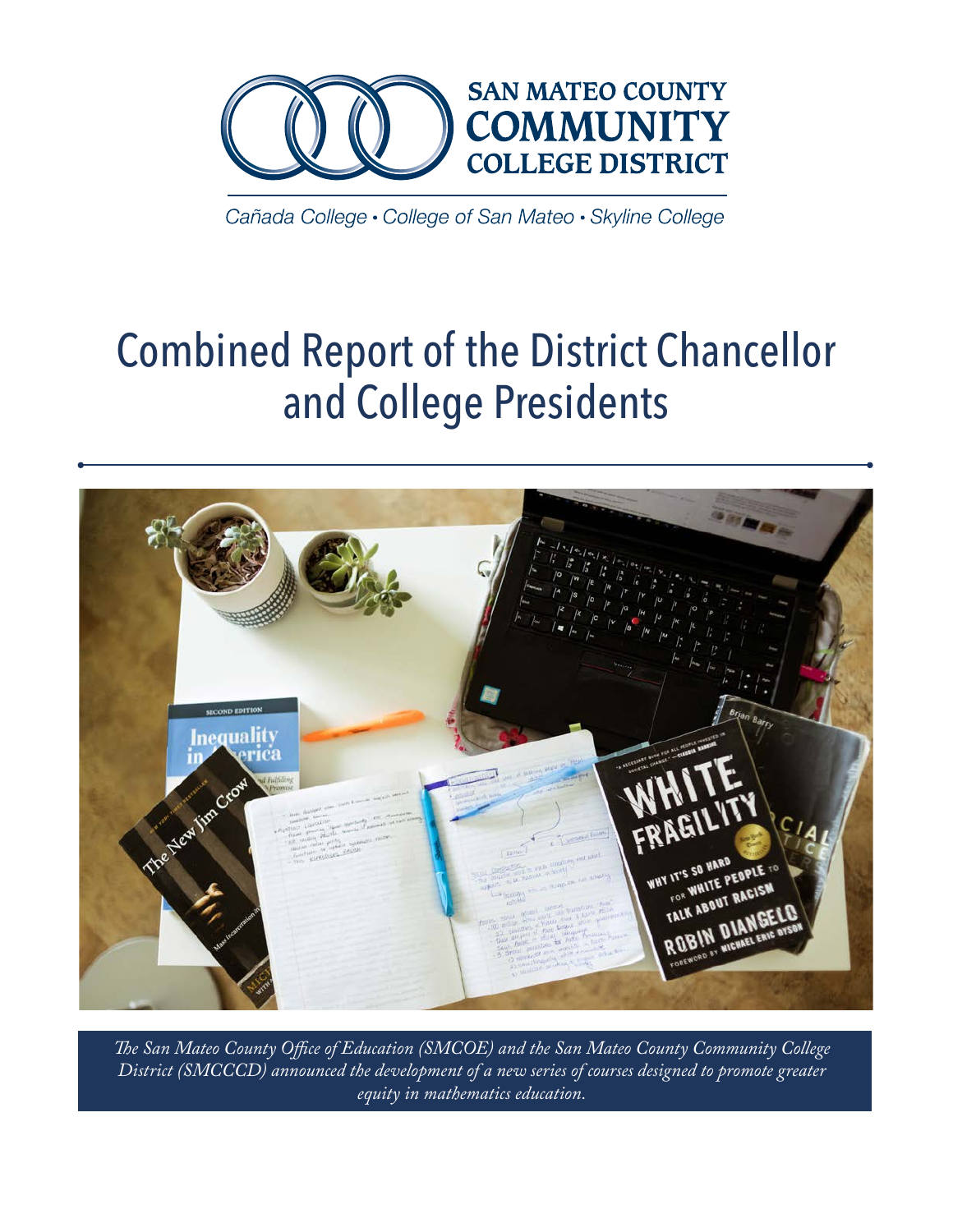

### San Mateo County Launches Partnership to Support Equity in Middle School Math Education



The San Mateo County Office of Education (SMCOE) and the San Mateo County Community College District (SMCCCD) announced today the development of a new series of courses designed to promote greater equity in mathematics education. The courses, offered in partnership with Education Trust-West, will provide educators with an integrated approach to mathematics that centers on Black, Latinx, and multilingual students in grades 6-8, addresses barriers to math equity, and aligns instruction to grade-level priority standards.

Equity gaps for historically disadvantaged student groups are well documented. In the 2019 CAASPP administration, 17% of Black/African American and 24.2% of Hispanic/Latino 8th graders met standard in Math, compared to 73.9% of Asian students and 51.6% of White students. On the NAEP, a national test of student performance, California's students are 4% points below the national average, with Black, Hispanic, Low Income, Students with Disabilities, and English Learners performing in the lowest performance band (NAEP basic). The toolkit addresses these gaps in student outcomes with activities for uncovering bias and strategies for infusing antiracist pedagogy.

Responding to this glaring need to improve math outcomes for all students, SMCOE, SMCCCD, and Education Trust-West gathered instructional designers, math experts, teachers, and teacher-trainers to design and deliver the online series of classes. The program is based on Education Trust-West's toolkit, [A Pathway to Equitable Math Instruction Dismantling Racism in](https://equitablemath.org/)  [Mathematics Instruction](https://equitablemath.org/).

The training will address methods for deepening content understanding and relevance, creating environments and practices that support students' social, emotional, and academic development, and strengthening the interconnectedness of English language learning and the development of mathematical thinking.

"We are thrilled to partner with the Community College District and Education Trust-West on this critical initiative," explained San Mateo County Superintendent of Schools Nancy Magee. "It's only by working together, especially across systems, that we can accelerate success for all students."

The series will launch on October 27, 2020, and includes a set of short courses held once a week over five weeks. In this first offering, SMCOE and SMCCCD anticipate training up to 200 middle school teachers. The California Partnership for Math and Science Education will organize special groups to provide followup support and give teachers the opportunity to speak with each other about their work implementing the toolkit.

With this training series, SMCOE and SMCCCD build on their experience designing and delivering training for teachers on distance learning throughout the summer and early fall. That training, which is still in demand, has equipped 20% of San Mateo County educators with the skills not only to teach online, but also design lessons, conduct assessments, keep students engaged, and communicate effectively.

For more information on this partnership, pleas[e visit the Micro-](https://sites.google.com/view/smcoe/micro-course)[Course website](https://sites.google.com/view/smcoe/micro-course).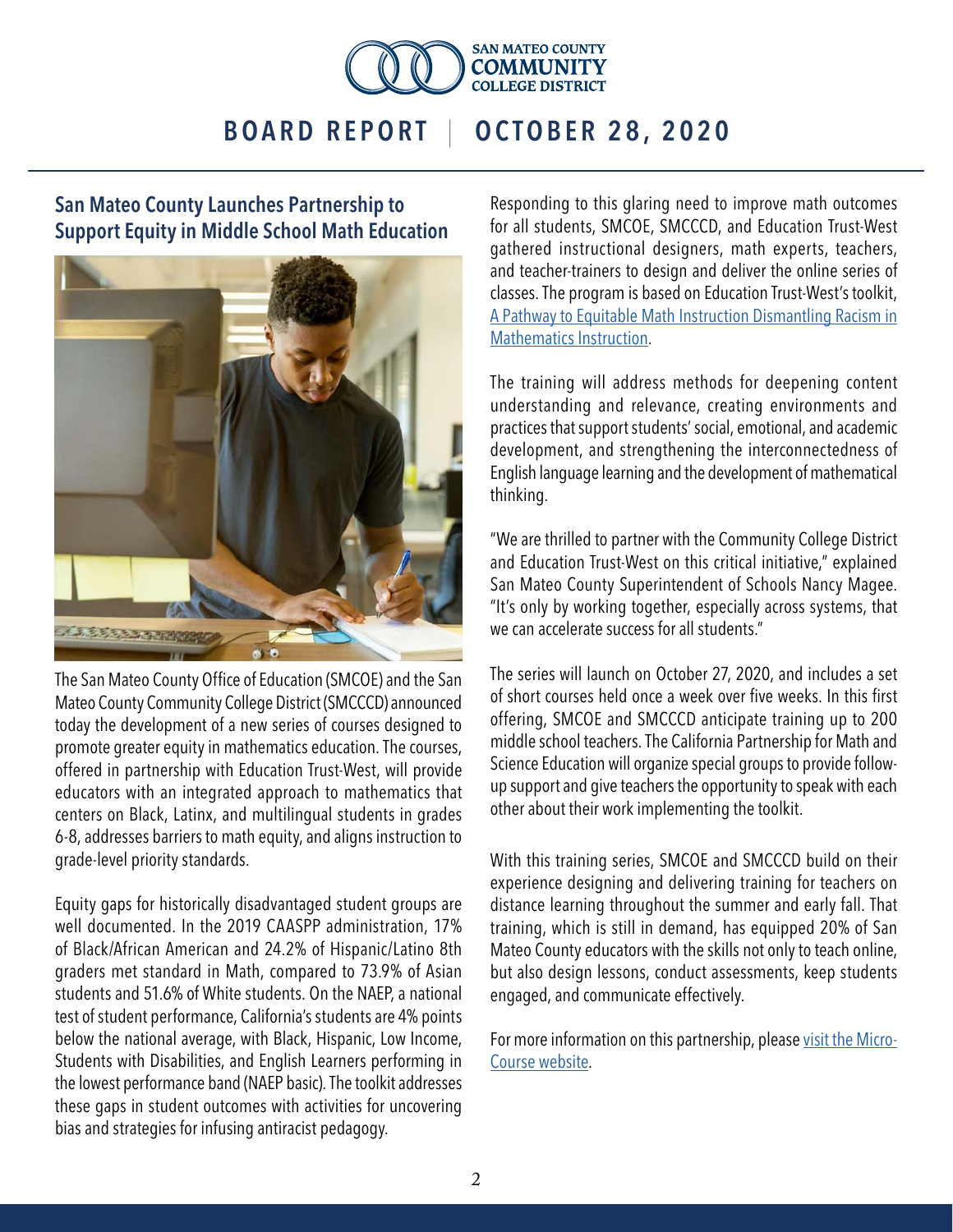

### District Mobilizes for Undocumented Student Week of Action



California community colleges rallied again this year for the statewide Undocumented Student Week of Action, which took place October 19 – 23. The DREAM Centers at Cañada College, College of San Mateo, and Skyline College organized virtual events to drive advocacy, inform students, and connect people.

The DREAM Centers offered virtual legal workshops, timely policy updates, discussions, and programs on human rights and mental health. Skyline College had a meeting to plan a virtual community mural. The colleges also tied into statewide webinars on paying for college, leadership, and transferring.

To become an ally or learn how to get involved in supporting our undocumented students, visit the campus DREAM Center websites:

Cañada College: [canadacollege.edu/dreamers](http://canadacollege.edu/dreamers) CSM: [collegeofsanmateo.edu/dreamcenter](http://collegeofsanmateo.edu/dreamcenter) Skyline College: [skylinecollege.edu/dreamcenter](http://skylinecollege.edu/dreamcenter) Free Drive-Up Wi-Fi Now Available for SMCCCD **Students** 



The San Mateo County Community College District launched free Wi-Fi access in September for students at all three campuses. The new "Drive-Up Wi-Fi" service allows students to park in a specially designated parking lot on the campus of their choice, where they can access Wi-Fi to attend online classes or do schoolwork.

The program was made possible by an all-District team of staff and administrators who have been working to design a system that provides convenient student Wi-Fi access while maintaining District health and safety requirements during the pandemic.

Reservations are required. Students can pick the campus most convenient to them, fill out the Eventbrite reservation form, print or download their Eventbrite ticket, and follow the instructions. Restrooms are available and students have in/out privileges for the Drive-Up Wi-Fi lot between 6am – 8pm.

For more information, please see the **District Drive-Up Wi-Fi** [website.](https://covid-19.smccd.edu/drive-up-wi-fi/)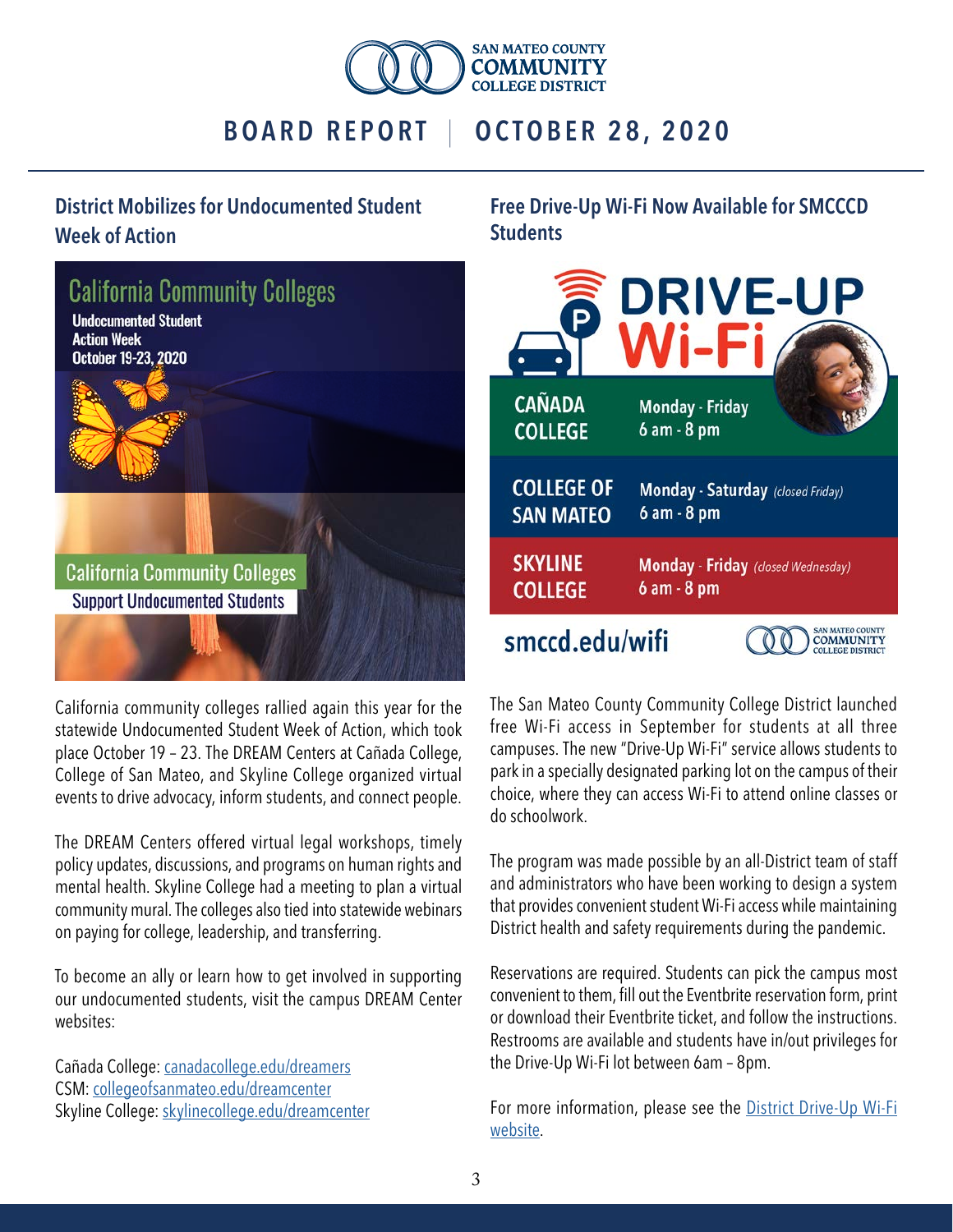

Job Seekers, Small Businesses and Employers Can Access a Wealth of Resources at New Community College District Workforce Development and Training Web Portal



The San Mateo County Community College District's new workforce development and training portal, [smccd.edu/](https://smccd.edu/workforce/) [workforce,](https://smccd.edu/workforce/) offers critical job training and small business resources on one convenient website. Designed to help address the workforce crisis caused by COVID-19 in the Bay Area, the website launched this week.

"Our community college team of dedicated workforce, entrepreneurship and training professionals stands ready to help San Mateo County thrive during these challenging times," said Michael Claire, chancellor of the community college district. "We are ready to respond to the needs of the community, including job-seekers and businesses, and we are here for you."

#### Help for Job Seekers

At [smccd.edu/workforce,](https://smccd.edu/workforce/) job seekers can find easy access to training programs for a number of careers that promise strong growth and stability in the Bay Area. Programs include UX design, human resources, child development, cyber-security, optician, facilities maintenance, cloud computing, project management, digital marketing and sales operations. Job seekers can choose full and short-term academic and workforce programs, and can access career opportunities and coaching to prepare, apply and interview for positions.

#### Help for Small Businesses

Small businesses and entrepreneurs are especially hard-hit in this pandemic, so [smccd.edu/workforce](https://smccd.edu/workforce/) offers tools to help small businesses and entrepreneurs adapt and stay afloat during these critical times. The Small Business Recovery & Assistance Program offers virtual services including business management guidance, technical and targeted business assistance, networking, one-on-one consulting, job shadow opportunities, coaching and workshops.

#### Help with Corporate Training

The [smccd.edu/workforce](https://smccd.edu/workforce/) website also connects companies to training programs for existing employees. Local employers can take advantage of numerous expert-led online workshop series including Working & Connecting Remotely, Leading & Managing Remotely, Business Writing, Work From Home Technology, Cross-Cultural Competency, and Diversity & Inclusion. Other services include executive coaching and workshops as well as customized training for leaders and teams in any type of organization.

The [Workforce Development and Training Web Portal](https://smccd.edu/workforce/) was created in response to the COVID-19 pandemic and its impact on San Mateo County community members, entrepreneur and businesses. SMCCCD formed a task force of partners included workforce, training and entrepreneurial leaders from Cañada College, College of San Mateo, Skyline College, the Bay Area Entrepreneur Center (BAEC), and Community, Continuing & Corporate Education (CCCE). The task force has initiated a county-wide marketing campaign to build local awareness.

Learn more at [smccd.edu/workforce](https://smccd.edu/workforce/).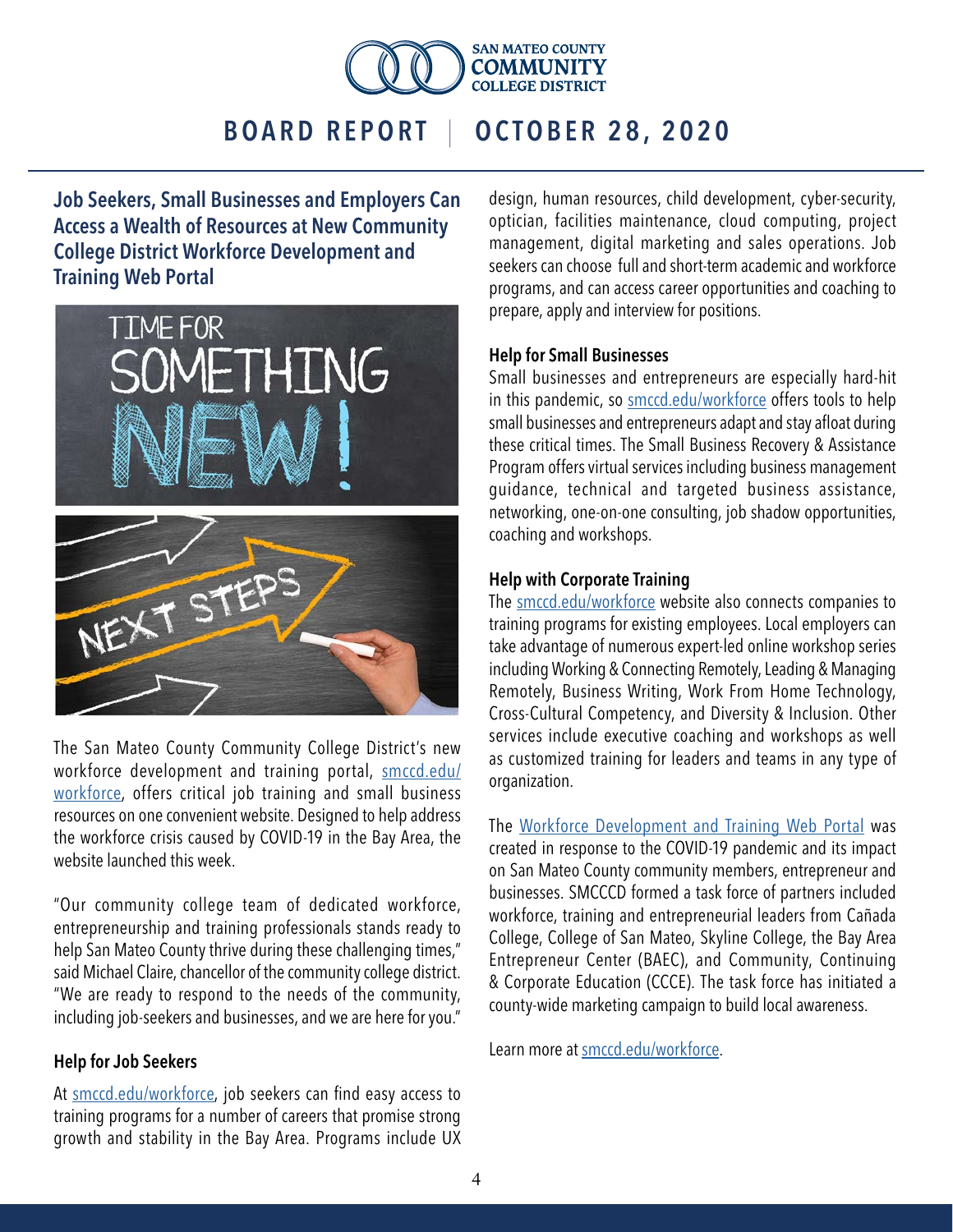

#### District ADA Plan in Final Stages of Review



The San Mateo County Community College District's draft ADA Plan was posted for public review on September 8, and will remain open for comments through October 31. Two public forums were held via Zoom on October 1 (see [ADA Plan website](https://smccd.edu/ada2020/)  to view the Zoom recordings). The forum transcripts and all public comments will become part of the final ADA Plan.

The comprehensive plan identifies ADA compliance gaps in facilities and services on all three of the college campuses and the District Office. There are two components of the ADA plan:

- 1. Transition Plan: this identifies physical barriers in buildings, roads, stairs, ramps, etc.
- 2. Self-assessment Survey: this evaluates the accessibility of services to students, staff and the public such as Information Technology Services, websites, and human resources.

Though the transition plan includes findings in many areas, many of the barriers fall into the categories below. See the comprehensive plan for details.

- District Office: restrooms
- Cañada College: restrooms, door vision lights, reach ranges and protrusions, cross slope and ramp landings
- CSM: restrooms, reach ranges and protrusions, door vision lights
- • Skyline College: restrooms, reach ranges and protrusions, door vision lights and door pressure

Altogether, the District has identified about \$30 million in upgrades and repairs. Some items have already been remedied, such as vegetation trimming and furniture relocation to provide

required clear spaces at doors. Other items are currently being addressed in the design of capital projects. The remaining and majority of items will need to be planned, prioritized and budgeted over a 10-year period.

The District had not updated its ADA plan in more than 10 years, and ADA regulations underwent changes in 2010, so it was expected that there would be a significant list of items to address. The ADA allows institutions to spread improvements and upgrades over a period of time as long as it can show that steady progress is being made to achieve compliance.

#### Comment on the ADA Plan

Please use [the ADA Plan comment form](https://smccd-czqfp.formstack.com/forms/ada_plan_feedback_form) to submit your feedback. All feedback will become part of the final public ADA Plan.



### College Hosts Third Annual President's Luncheon



Cañada College held its [Third Annual President's Luncheon](https://canadacollege.edu/luncheon/) on October 20, 2020. Due to the pandemic, the event was held virtually. In years past, the College has raised funds to support student scholarships through our Promise Scholars Program, where through the generosity of sponsors and donors, students received financial support to continue pursuing their academic goals. Due to COVID-19, and evaluating the overall needs of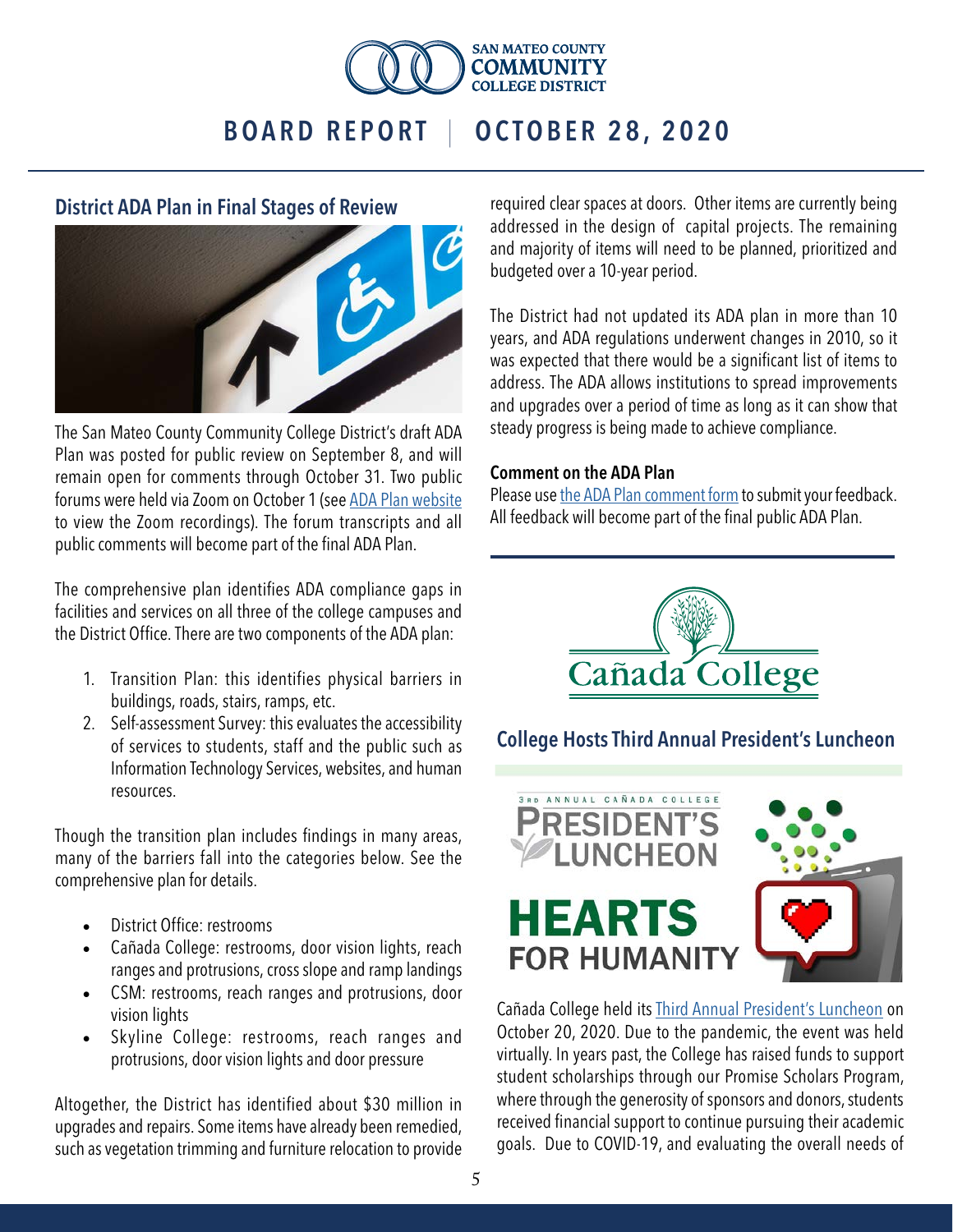

the community Cañada serves, the [Cañada College Presidents](https://canadacollege.edu/presidentsadvisorygroup/)  [Advisory Group](https://canadacollege.edu/presidentsadvisorygroup/) (which hosts the President's Luncheon) felt it was important to respond to the immediate basic human needs of our students and their families.

The [President's Luncheon,](https://www.youtube.com/watch?v=_mJrX7ZLlw0&feature=youtu.be) which was held through Zoom, began with a welcome from Rosanne Foust, President & Chief Executive Officer of the San Mateo County Economic Development Association (SAMCEDA), who is also Chair of the Cañada College President's Advisory Group. She shared why it was so important to open our hearts for humanity and support students and community during this challenging time when so many San Mateo County residents are struggling to put food on the table, let alone continue their education. The funds raised from the President's Luncheon will address daily essential needs of our students. This includes support with grocery and book vouchers, technology loans of Chromebooks, access to Drive Up Wi-Fi Service for students and hot spots, direct student aid for emergency relief, plus other support that will help students remain on track to continue their studies and complete their educational goals.

During the Luncheon, President Moore shared how the College and District quickly pivoted in response to the pandemic with a transition from the physical campus to a virtual campus where students not only resumed classes online but received virtual support, campus services, resources and tools for online learning. She also shared the strategic actions the College took to address current challenges, including adopting an Antiracism Framework and identifying six priorities in our Strategic Enrollment Plan. In addition, Alums Rohndell Goodwin and the Honorable Mayor of Menlo Park, Cecilia Taylor, shared their experiences as Cañada College students and encouraged the community to support students' basic daily needs. Current Cañada College student Nadia Moreno also shared her first-hand benefit of utilizing the Chromebook and hot spot loans during the pandemic.

To date, the President's Luncheon has raised more than \$30,000 in donations and sponsorships with funds continuing to be collected in the coming weeks. The success of the President's Luncheon would not have been possible without the hard work and dedication of Cañada College President's Advisory Group, college employees, generous donations from event sponsors

and many others who donated to support student access to an affordable post-secondary education. Cañada College is thankful to receive such immense support from the community. A recorded version of the President's Luncheon can be viewed [here.](https://www.youtube.com/watch?v=_mJrX7ZLlw0&feature=youtu.be)



Cañada College Celebrates Latinx Heritage Month

Cañada College celebrated Latinx Heritage month (Sept. 15- Oct. 15) with a series of events and conversations relevant to the Latinx community. The Cañada Latinx Heritage Month Planning Team, comprised of students, staff, faculty and administrators, created a virtual space of inclusion that transcended diversity and explores our intersectional identities. All programs, workshops, and events were strategically planned to amplify Latinx voices and various identities, which included events that were built to share space with one another as a campus community of students, faculty, staff, administrators and the broader San Mateo County.

Highlights from Latinx Heritage Month include a "platica" on "Exploring racism" during Indigenous People's Day which engaged students, staff, and community members in a discussion about the ways in which racism, colorism, antiblackness and prejudice against our Indigenous communities shows up in Latinx spaces. During Latinx Game Night, presenters shared popular culture and traditional games that are central to different Latinx communities. Another event covered a discussion of gender roles in the Latinx Household, specifically how these roles can affect our academic, social and personal life and how to be self-advocates for change. During the Charlas y Dichos event, participants shared about their culturas and how our stories honor different traditions and language. With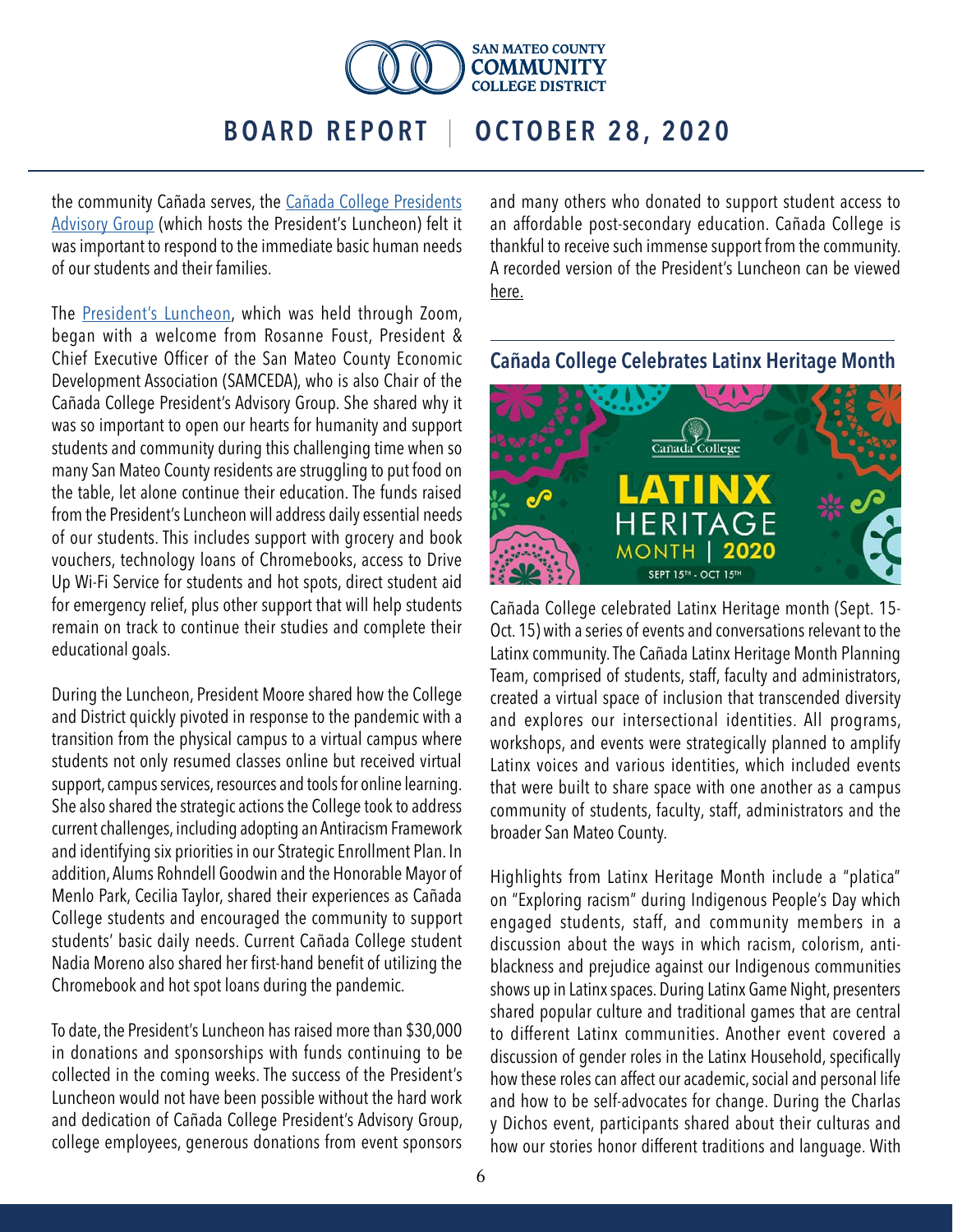

October also being Transfer Month, a panel of Latinx alumni were invited to share testimonios of resources and connections that supported their success.

In addition, community connection events were hosted to engage with our local neighborhoods and community members in Spanish, Spanglish, and English. Cañada College joined our Half Moon Bay partner, Ayudando Latinos a Soñar (ALAS), to learn about advocacy projects, community counseling and youth programming. Latinx Heritage Month culminated with a college-wide Foro Comunitario (Forum) on Zoom which was also broadcast live on Facebook to share how Cañada College is working to combat Anti-Blackness and share special resources to support students during COVID-19.

Recordings from past events and additional details on Latinx Heritage Month can be found on the [Latinx Heritage Month](https://canadacollege.edu/lhm/) [website.](https://canadacollege.edu/lhm/) Thank you to the students, faculty, staff, administrators and broader campus community who joined in the months' events to amplify Latinx voices and identities.

#### Education & Human Development Students Launch Digital Book



Over the summer, the Education & Human Development (EHD) student club, Educators Now, wrote and illustrated a digital children's book addressing the COVID-19 pandemic. ["Adventures](https://www.youtube.com/watch?v=ZU3I2sR8Se4&feature=youtu.be)  [of the Mighty Five: Fighting Corvin & His Creeps"](https://www.youtube.com/watch?v=ZU3I2sR8Se4&feature=youtu.be) tells the story of five young children who become heroes protecting their community from COVID-19. The Coronavirus is personified as

an alien named Corvin, who along with his virus buddies the "Creeps," intend to harm humans.

When the pandemic began, students in the Educators Now Club began holding meetings over Zoom and discussed the importance to continue outreach into their community, especially since the pandemic held many new challenges for families and children. With this, the Cañada students began sharing resources and ideas surrounding child development and education.

"It was important to me to use bright and engaging colors, identifiable details, and a visually diverse cast of characters in making the pictures for the book, said EHD student and Educators Now Club member, Alia Tu, who was also one of the book illustrators. She mentioned that the goal of the project was to encourage children's active learning, critical thinking and overall enjoyment of the book.

Tu added, "I loved seeing the world and characters we had created visually come to life and am very grateful to have been a part of it. I hope our work can be a resource for families, children and educators as we learn to live safely and wisely with the new reality around us."

The goal of the book is to nurture children's resilience during this challenging time in fun and developmentally appropriate ways. A PDF copy of the book can be downloaded [here](https://www.youtube.com/redirect?redir_token=QUFFLUhqbjhsWWVPZzRYMko2eXlDbUFGMk8wYjdhTDdiUXxBQ3Jtc0tud25kWGdOeXpjVGdEa2IyLVBvcTgwU0IzNEdTRENnVmNfUElxVG13UzFDeTBLUUdiSnF1YzZhblZwT1hpZHUtNmVNOEttWDFzSzhCVjFvMTdQN0xNX0dhQXRocHhNMmx2ejF0aHlOMmxOa283QmNraw%3D%3D&v=ZU3I2sR8Se4&q=https%3A%2F%2Fdrive.google.com%2Fuc%3Fexport%3Ddownload%26id%3D1qhxAYIS6vFk8T-7bzQdybwhcyWniF2aO&event=video_description) so families and children can read it their own way. Or, it can be watched through the [digital version](https://www.youtube.com/watch?v=ZU3I2sR8Se4&feature=youtu.be) of the book which includes suggested activities to help children be "heroes" during the pandemic and to encourage them to protect themselves and others.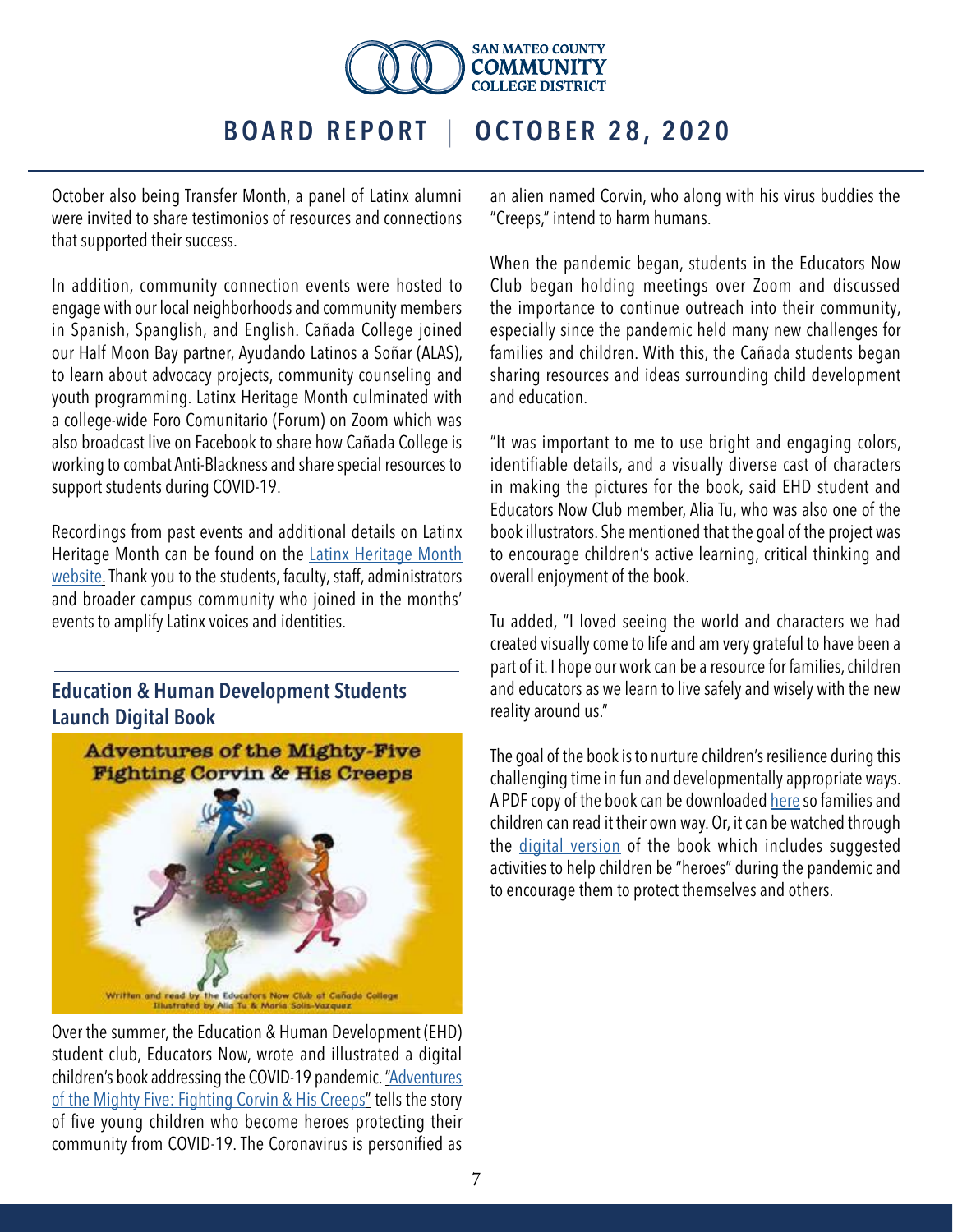



### Another Successful Family Science & Astronomy Festival + Makerspace Event



CSM's annual Family Science and Astronomy Festival + Makerspace event was held on Saturday, September 26, in a virtual format that drew hundreds of attendees. Spearheaded by Physics Professor Mohsen Janatpour, the event was made possible by the dedicated efforts of many CSM faculty, staff, students, and administrators. Additional support also came from a long-time partnership with the San Mateo County Astronomical Society (SMCAS).

Each of the 15 live sessions drew an audience of up to 155 registered participants, but those numbers could easily be twice that since we know many families were viewing together. In between live sessions, attendees were encouraged to browse the [video library](https://collegeofsanmateo.edu/familyscienceday/videolibrary.php), a selection of pre-recorded videos created by CSM faculty, staff, students, and SMCAS members.

The session that saw the largest attendance was the keynote given by Dr. David Des Marais, senior space scientist for NASA's Astrobiology Programs at NASA Ames Research Center. Dr. Des Marais shared fascinating information on astrobiology and Mars exploration, then followed his presentation with a Q&A session.

The live sessions were recorded and are available to view on the [Family Science Day Schedule webpage.](https://collegeofsanmateo.edu/familyscienceday/schedule.php)

A huge thank you goes out to the entire team that made this year's virtual event a success!

Faculty Contributors: Kathy Diamond, Linda Hand, Jose Gutierrez, Mohsen Janatpour, Elisha Polomski, Katrina Rahn, Darryl Stanford, Alex Wong, Jason Yap

Student Contributors: Ellen Rayl, Katie Toman, Zac Turner

SMCAS Contributors: Michael Cooke, Chanan Greenberg, John Lucchesi, Edmund Pieret, Mike Ryan, Frank Seminaro, Bill Shelander, Jim Shuder, Tom Stephany

Administrative Contributors: Elnora Tayag, Charlene Frontiera

### CSM Film Faculty Make Their Mark

In yet another illustration of how much adjunct instructors contribute to CSM's programs, Film's current adjunct team of Bay Area filmmakers are making their mark.



Erin Persley produced a music documentary, [Bleeding Audio](http://www.bleeding-audio.com/), that won the Audience Award for Best Documentary at the Dances with Films Festival in Los Angeles. The film was the closing night film at the San Francisco Documentary Film Festival, where it also won the Audience Award.

Recently, Erin has led summer documentary filmmaking expeditions for students worldwide to places like Morocco and Vietnam. She is also a resident filmmaker at the San Francisco Film Society FilmHouse, directing a feature documentary titled Human Shield

Meanwhile, Rafael Flores has a new feature narrative film in the Oakland International Film Festival, which just concluded. Titled E 14, the docudrama about displacement in Oakland received Best Narrative Film at the Latino Market in New York. It is touring in other festivals in Chicago, North Carolina, London, Detroit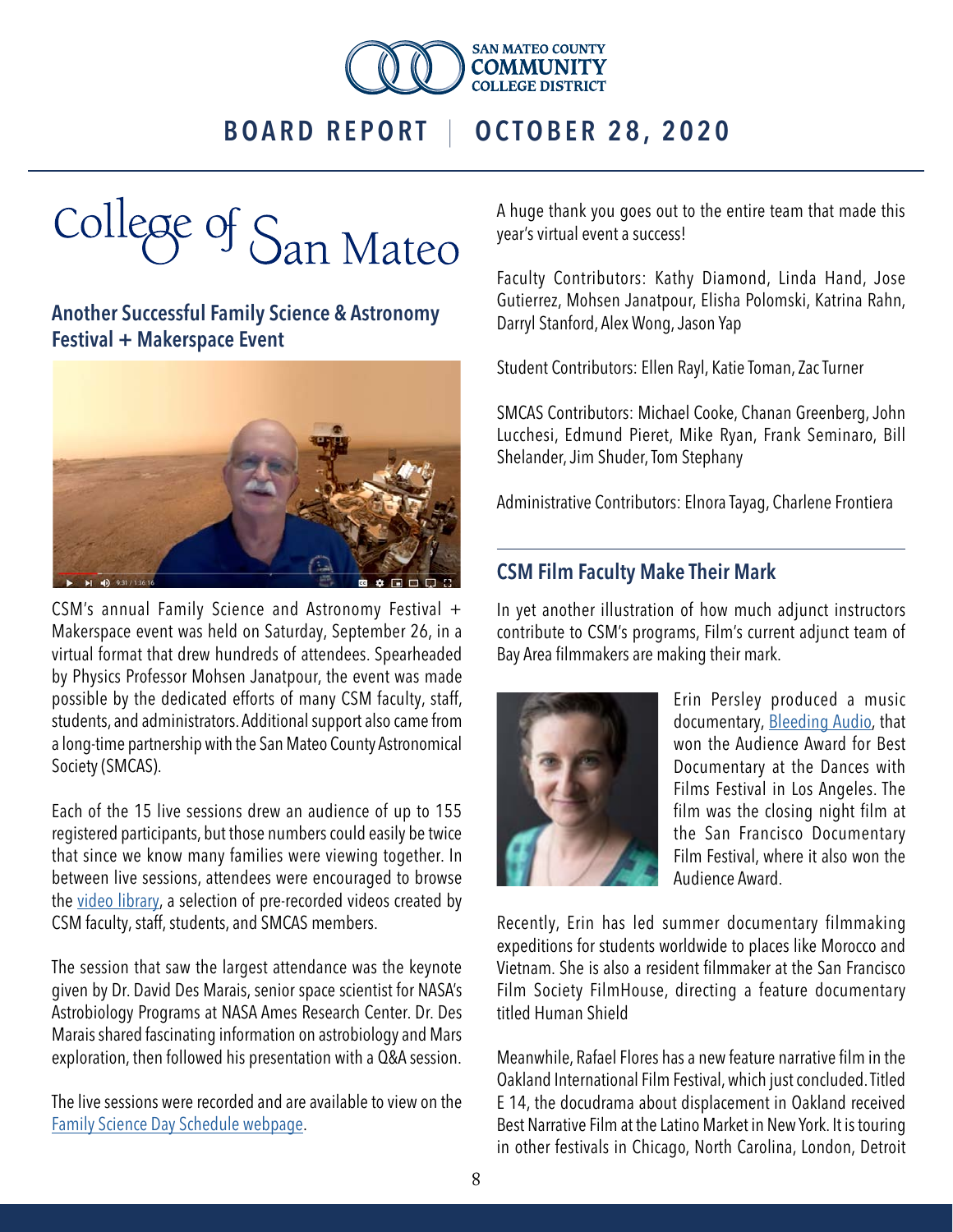



and Los Angeles. It was also was accepted into the Cannes Independent Film Competition in France and will be screened in October. The film was recently released on [Amazon Prime.](https://www.amazon.com/14-Netta-Brielle/dp/B08HFNYFNP/ref=sr_1_1?dchild=1&keywords=E.14&qid=1601236249&s=instant-video&sr=1-1)

Additionally, Rafael's documentary on his grandmother's repatriation to Mexico has been invited to

the Official Latino Film Festival in Palm Springs this October, to compete for HBO distribution. The film, A Mi Matria, is currently available to [rent on Vimeo.](https://vimeo.com/ondemand/amimatria/201334295)



And if that's not enough: Ingrid Schulz has done film editing at Pixar, Dreamworks/PDI, and the Sundance Institute Feature Film Lab, as well as on numerous Bay Area shorts and features. Her short experimental films have screened in festivals in Austria and Bangladesh, as well as closer to home in the Mill Valley,

Cinequest, and San Francisco International film festivals—the latter awarding her the Golden Gate Award. Her most recent work deals with veterans struggling to readjust to civilian life. Check out Ingrid's [filmography at IMDB.](https://www.imdb.com/name/nm2729707/?ref_=fn_al_nm_1)

Indeed, all three of these instructors have a wide range of diverse filmmaking credits in the Bay Area and beyond; and they all have had their films featured and awarded in film festivals around the world.

This combined experience provides an outstanding educational opportunity to our students and the CSM community.

### CSM Centennial Planning Gains Momentum



Founded in 1922, College of San Mateo will soon celebrate its 100th anniversary. The year-long centennial celebration, spanning March 2022 to March 2023, will include commemorative events, videos, and a website dedicated to CSM's legacy.

Under the leadership of CSM Interim President Kim Lopez and Marketing Director Richard Rojo, a distinguished [community](https://collegeofsanmateo.edu/president/centennialcommittee.php)  [advisory committee](https://collegeofsanmateo.edu/president/centennialcommittee.php) formed last year and has met several times to build partnerships for the celebration. Additionally, multiple college-wide discussions have taken place where key themes were identified to help guide the planning. The themes are:

- Student-Centered Culture
- Responsiveness to the Commnity
- History and Legacy
- Campus Location and Beauty

The next step will involve building a planning team of faculty, staff, students, alumni and retirees.

Planning a centennial celebration during a pandemic has been a challenge, but CSM will surely rise to the challenge as it has to so many others over the years.

To get involved, share ideas, or stay informed about CSM's 100th anniversary, fill out and submit the CSM Centennial Interest [Form.](https://collegeofsanmateo.edu/president/centennial.php)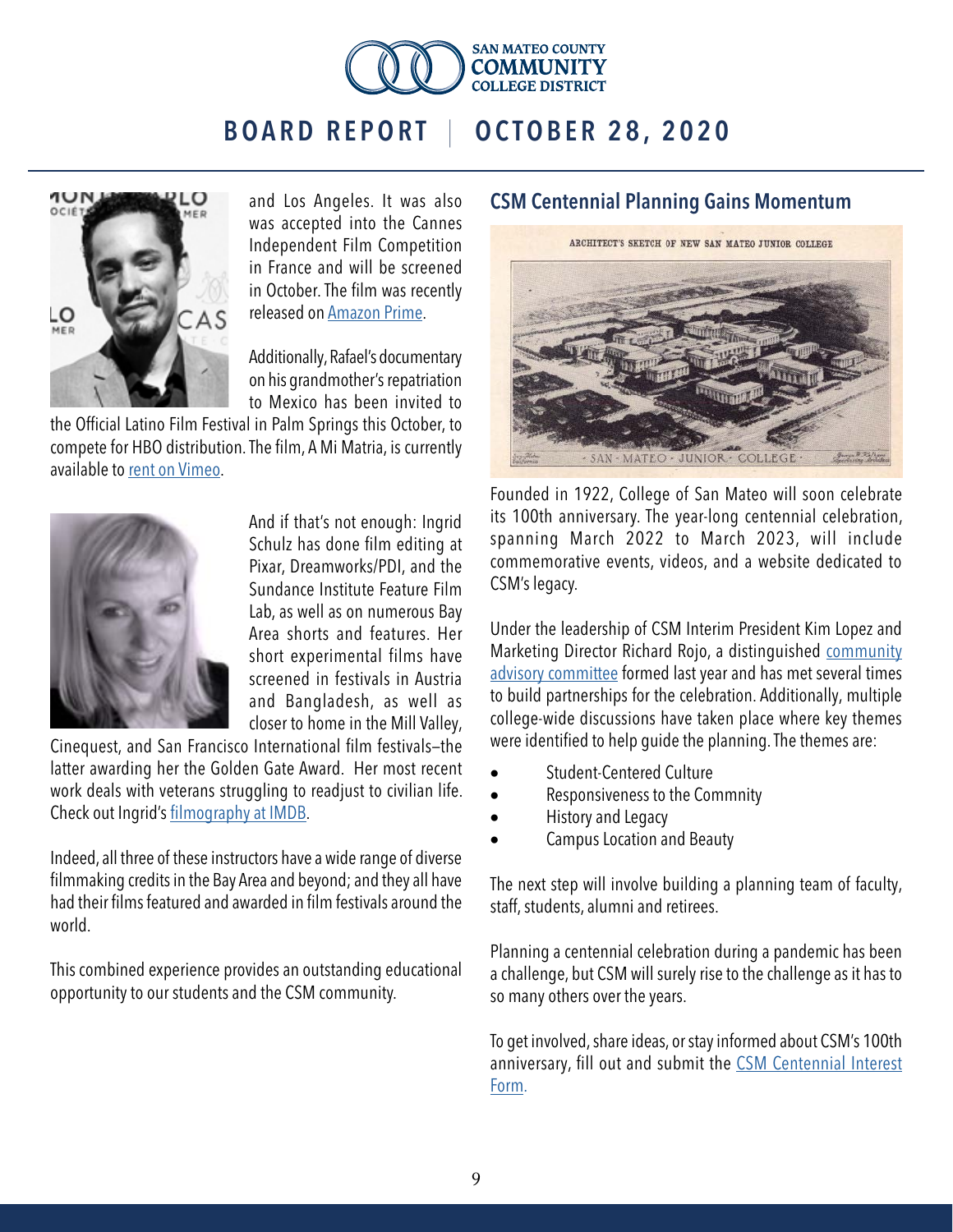



### Latinx Heritage Month at the BAEC



On Thursday, October 15, 2020 the Bay Area Entrepreneur Center, held a virtual fireside chat in honor of National Hispanic Heritage Month or Latinx Heritage Month. This conversation served as a vehicle to encourage students and professionals throughout the Latinx diaspora and throughout our entire global community, to explore the path of entrepreneurship.

Along with our partner, the San Bruno Chamber of Commerce, the BAEC welcomed Carmen Milagro, to share her insights navigating our new normal and on being a Latina in the business world. Carmen is an entrepreneur-artist and a Hispanic role model. She has been honored by HISPA and is featured in their 20k Hispanic/ Latinx Stories series. Carmen is a Hispanic Star Ambassador and was selected to appear in the upcoming book of stories, Hispanic Stars Rising – The New Face of Power. The discussion was led by Nicole Moreno Deinzer, our Business Programs Coordinator for the BAEC.

The Bay Area Entrepreneur Center hosts virtual events and continues to offer no-cost resources to our students and community, albeit in an online and remote capacity. Join us for our [3-day Virtual Small Business Symposium](https://www.eventbrite.com/e/small-business-symposium-lessons-in-adapting-tickets-125366098375) to learn more about how businesses are doing in this pandemic and the work we're doing to support them.

Connect with us here at our [BAEC Youtube Channel](https://www.youtube.com/channel/UCIlSP0MVZfPcv56uRLB4XZw/about?disable_polymer=1) or at [skylinebaec.org.](http://skylinebaec.org)

*Article by Pcyeta Stroud | Images by Olivia Vialau*

### Middle College Seniors Participate in the 2020 Berkeley Virtual Experience



While most students continue at Skyline College after high school graduation, the Middle College program does provide support and counseling services for seniors who are four-year college bound. For example, this year, the Middle College program has had students participate in the Berkeley Virtual Experience, a program designed to help first-generation, low-income, and/ or students who have been historically underrepresented to succeed on the UC Berkeley campus. The program included a series of application workshops and information sessions that introduced both high school and transfer prospective students to the UC application and admissions process, as well as the UC Berkeley undergraduate experience. Students learned how to craft a competitive application for UC admission, meet current students and alumni. They also receive support from the admissions staff even after the program ends to ensure that participants have a strong college application.

Here is what our Middle College participants had to say: "I really enjoyed the Berkeley Virtual Experience, especially the student panel as it allowed me to learn about various perspectives and